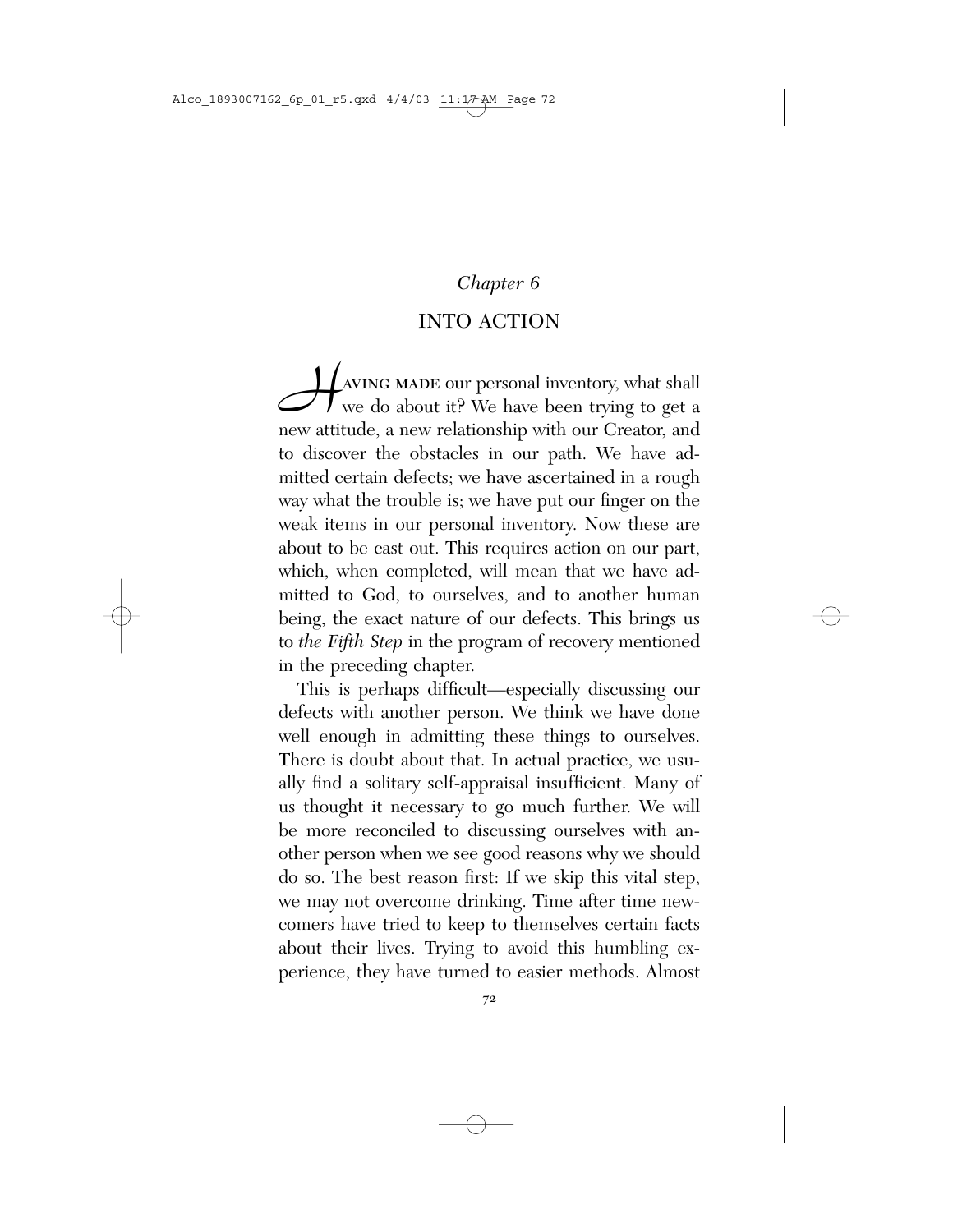invariably they got drunk. Having persevered with the rest of the program, they wondered why they fell. We think the reason is that they never completed their housecleaning. They took inventory all right, but hung on to some of the worst items in stock. They only *thought* they had lost their egoism and fear; they only *thought* they had humbled themselves. But they had not learned enough of humility, fearlessness and honesty, in the sense we find it necessary, until they told someone else *all* their life story.

More than most people, the alcoholic leads a double life. He is very much the actor. To the outer world he presents his stage character. This is the one he likes his fellows to see. He wants to enjoy a certain reputation, but knows in his heart he doesn't deserve it.

The inconsistency is made worse by the things he does on his sprees. Coming to his senses, he is revolted at certain episodes he vaguely remembers. These memories are a nightmare. He trembles to think someone might have observed him. As fast as he can, he pushes these memories far inside himself. He hopes they will never see the light of day. He is under constant fear and tension—that makes for more drinking.

Psychologists are inclined to agree with us. We have spent thousands of dollars for examinations. We know but few instances where we have given these doctors a fair break. We have seldom told them the whole truth nor have we followed their advice. Unwilling to be honest with these sympathetic men, we were honest with no one else. Small wonder many in the medical profession have a low opinion of alcoholics and their chance for recovery!

We must be entirely honest with somebody if we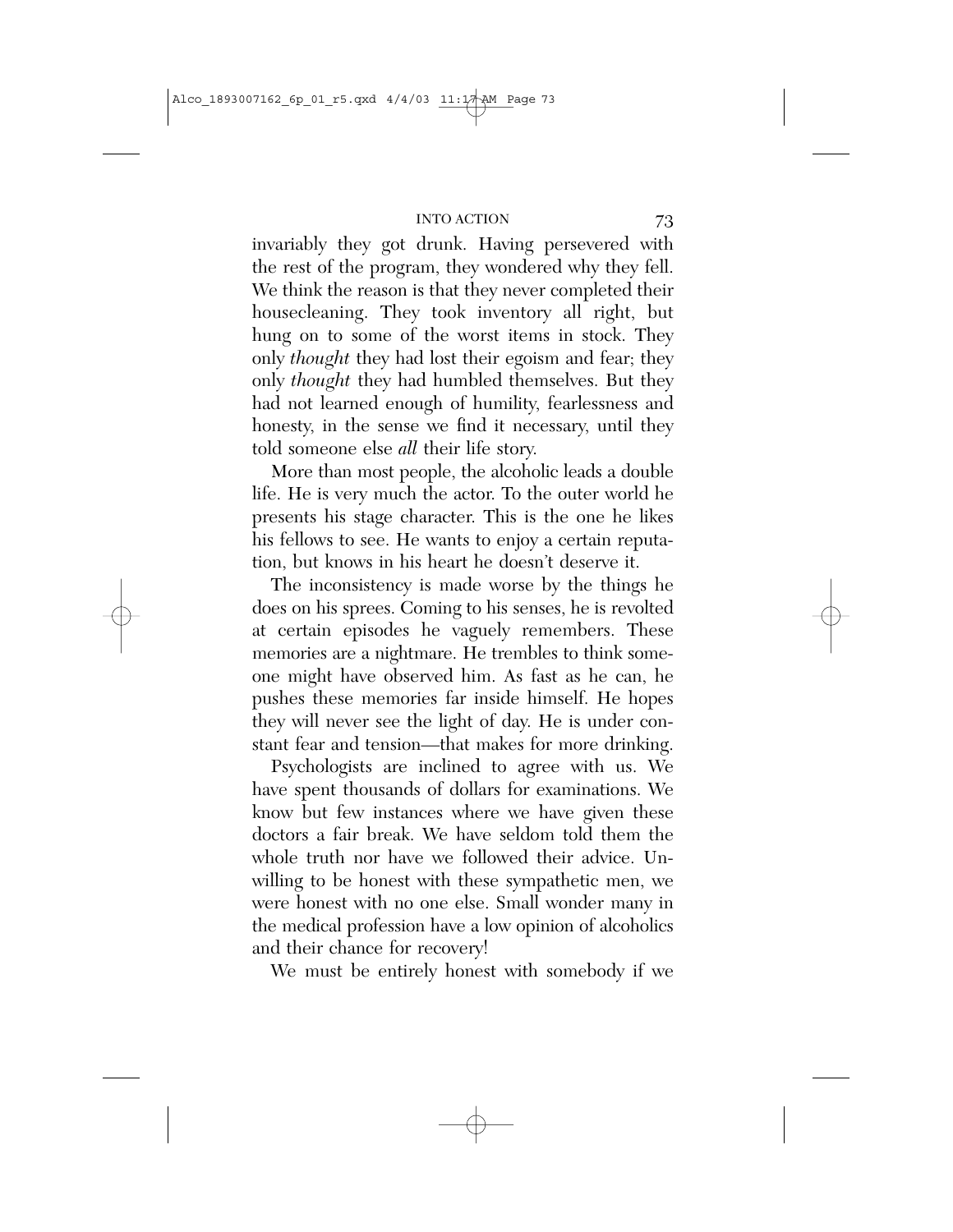expect to live long or happily in this world. Rightly and naturally, we think well before we choose the person or persons with whom to take this intimate and confidential step. Those of us belonging to a religious denomination which requires confession must, and of course, will want to go to the properly appointed authority whose duty it is to receive it. Though we have no religious connection, we may still do well to talk with someone ordained by an established religion. We often find such a person quick to see and understand our problem. Of course, we sometimes encounter people who do not understand alcoholics.

If we cannot or would rather not do this, we search our acquaintance for a close-mouthed, understanding friend. Perhaps our doctor or psychologist will be the person. It may be one of our own family, but we cannot disclose anything to our wives or our parents which will hurt them and make them unhappy. We have no right to save our own skin at another person's expense. Such parts of our story we tell to someone who will understand, yet be unaffected. The rule is we must be hard on ourself, but always considerate of others.

Notwithstanding the great necessity for discussing ourselves with someone, it may be one is so situated that there is no suitable person available. If that is so, this step may be postponed, only, however, if we hold ourselves in complete readiness to go through with it at the first opportunity. We say this because we are very anxious that we talk to the right person. It is important that he be able to keep a confidence; that he fully understand and approve what we are driving at;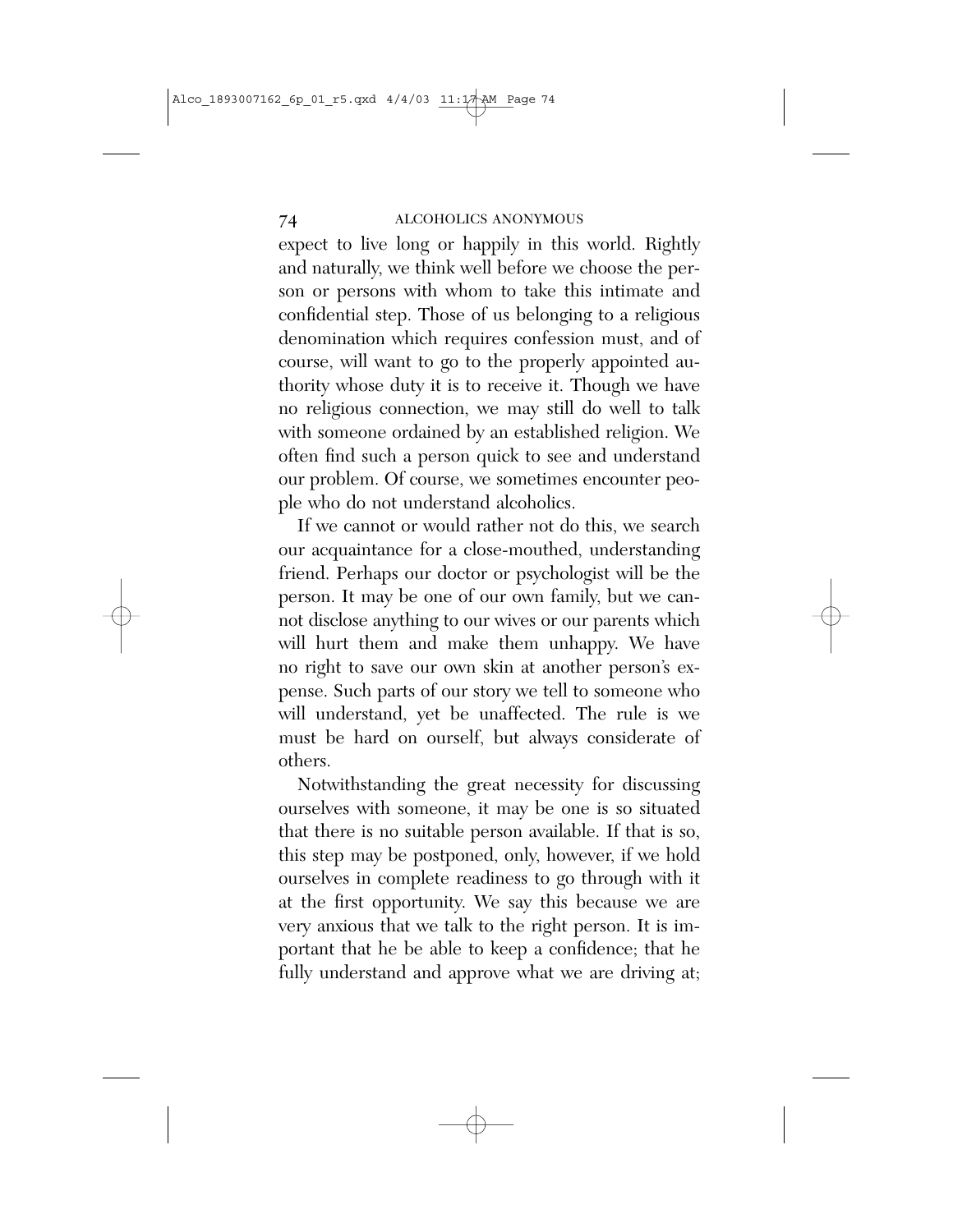that he will not try to change our plan. But we must not use this as a mere excuse to postpone.

When we decide who is to hear our story, we waste no time. We have a written inventory and we are prepared for a long talk. We explain to our partner what we are about to do and why we have to do it. He should realize that we are engaged upon a life-anddeath errand. Most people approached in this way will be glad to help; they will be honored by our confidence.

We pocket our pride and go to it, illuminating every twist of character, every dark cranny of the past. Once we have taken this step, withholding nothing, we are delighted. We can look the world in the eye. We can be alone at perfect peace and ease. Our fears fall from us. We begin to feel the nearness of our Creator. We may have had certain spiritual beliefs, but now we begin to have a spiritual experience. The feeling that the drink problem has disappeared will often come strongly. We feel we are on the Broad Highway, walking hand in hand with the Spirit of the Universe.

Returning home we find a place where we can be quiet for an hour, carefully reviewing what we have done. We thank God from the bottom of our heart that we know Him better. Taking this book down from our shelf we turn to the page which contains the twelve steps. Carefully reading the first five proposals we ask if we have omitted anything, for we are building an arch through which we shall walk a free man at last. Is our work solid so far? Are the stones properly in place? Have we skimped on the cement put into the foundation? Have we tried to make mortar without sand?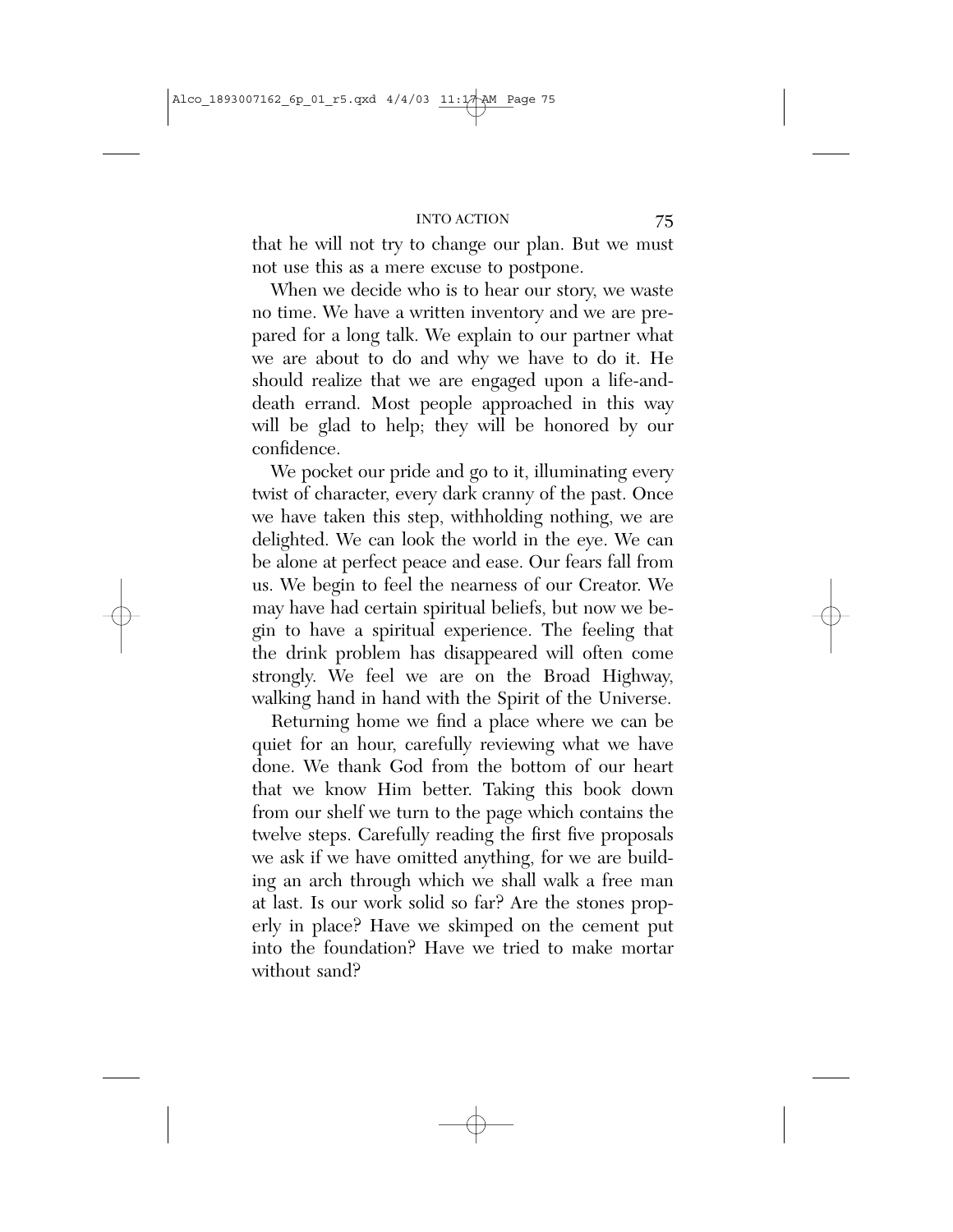If we can answer to our satisfaction, we then look at *Step Six.* We have emphasized willingness as being indispensable. Are we now ready to let God remove from us all the things which we have admitted are objectionable? Can He now take them all—every one? If we still cling to something we will not let go, we ask God to help us be willing.

When ready, we say something like this: "My Creator, I am now willing that you should have all of me, good and bad. I pray that you now remove from me every single defect of character which stands in the way of my usefulness to you and my fellows. Grant me strength, as I go out from here, to do your bidding. Amen.'' We have then completed *Step Seven.* 

Now we need more action, without which we find that "Faith without works is dead.'' Let's look at *Steps Eight and Nine.* We have a list of all persons we have harmed and to whom we are willing to make amends. We made it when we took inventory. We subjected ourselves to a drastic self-appraisal. Now we go out to our fellows and repair the damage done in the past. We attempt to sweep away the debris which has accumulated out of our effort to live on self-will and run the show ourselves. If we haven't the will to do this, we ask until it comes. Remember it was agreed at the beginning *we would go to any lengths for victory over alcohol.* 

Probably there are still some misgivings. As we look over the list of business acquaintances and friends we have hurt, we may feel diffident about going to some of them on a spiritual basis. Let us be reassured. To some people we need not, and probably should not emphasize the spiritual feature on our first approach.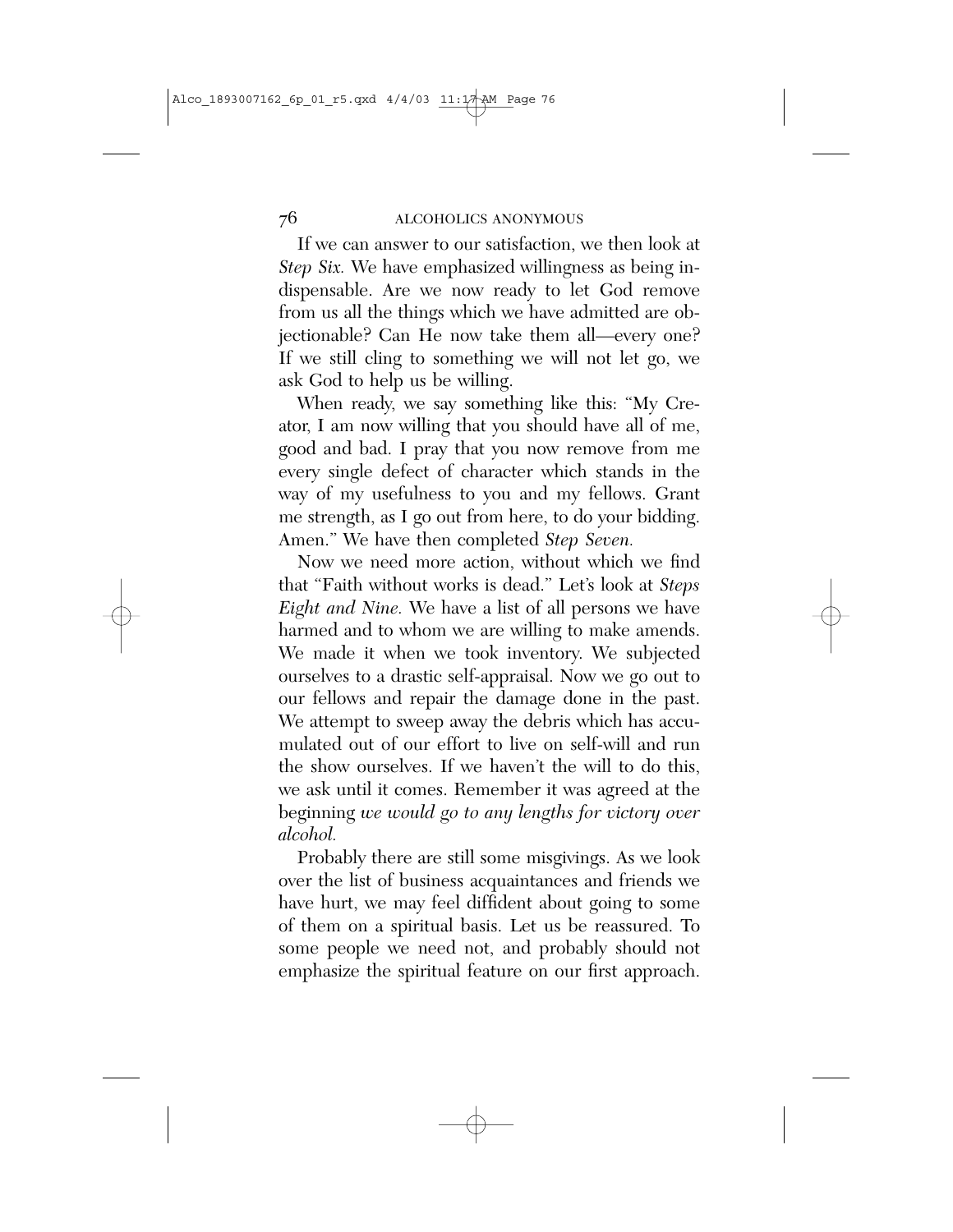We might prejudice them. At the moment we are trying to put our lives in order. But this is not an end in itself. Our real purpose is to fit ourselves to be of maximum service to God and the people about us. It is seldom wise to approach an individual, who still smarts from our injustice to him, and announce that we have gone religious. In the prize ring, this would be called leading with the chin. Why lay ourselves open to being branded fanatics or religious bores? We may kill a future opportunity to carry a beneficial message. But our man is sure to be impressed with a sincere desire to set right the wrong. He is going to be more interested in a demonstration of good will than in our talk of spiritual discoveries.

We don't use this as an excuse for shying away from the subject of God. When it will serve any good purpose, we are willing to announce our convictions with tact and common sense. The question of how to approach the man we hated will arise. It may be he has done us more harm than we have done him and, though we may have acquired a better attitude toward him, we are still not too keen about admitting our faults. Nevertheless, with a person we dislike, we take the bit in our teeth. It is harder to go to an enemy than to a friend, but we find it much more beneficial to us. We go to him in a helpful and forgiving spirit, confessing our former ill feeling and expressing our regret.

Under no condition do we criticize such a person or argue. Simply we tell him that we will never get over drinking until we have done our utmost to straighten out the past. We are there to sweep off our side of the street, realizing that nothing worth while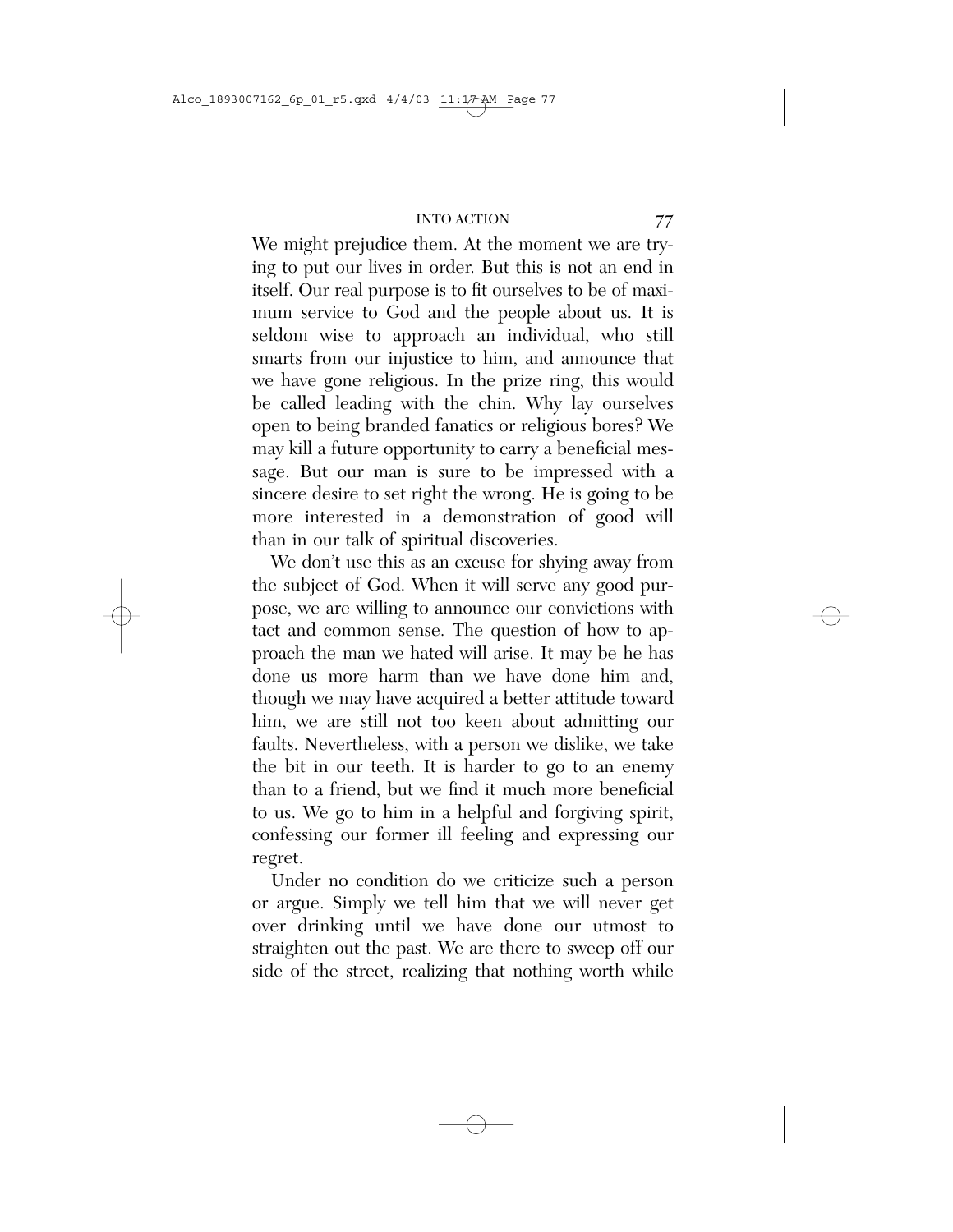can be accomplished until we do so, never trying to tell him what he should do. His faults are not discussed. We stick to our own. If our manner is calm, frank, and open, we will be gratified with the result.

In nine cases out of ten the unexpected happens. Sometimes the man we are calling upon admits his own fault, so feuds of years' standing melt away in an hour. Rarely do we fail to make satisfactory progress. Our former enemies sometimes praise what we are doing and wish us well. Occasionally, they will offer assistance. It should not matter, however, if someone does throw us out of his office. We have made our demonstration, done our part. It's water over the dam.

Most alcoholics owe money. We do not dodge our creditors. Telling them what we are trying to do, we make no bones about our drinking; they usually know it anyway, whether we think so or not. Nor are we afraid of disclosing our alcoholism on the theory it may cause financial harm. Approached in this way, the most ruthless creditor will sometimes surprise us. Arranging the best deal we can we let these people know we are sorry. Our drinking has made us slow to pay. We must lose our fear of creditors no matter how far we have to go, for we are liable to drink if we are afraid to face them.

Perhaps we have committed a criminal offense which might land us in jail if it were known to the authorities. We may be short in our accounts and unable to make good. We have already admitted this in confidence to another person, but we are sure we would be imprisoned or lose our job if it were known. Maybe it's only a petty offense such as padding the expense account. Most of us have done that sort of thing.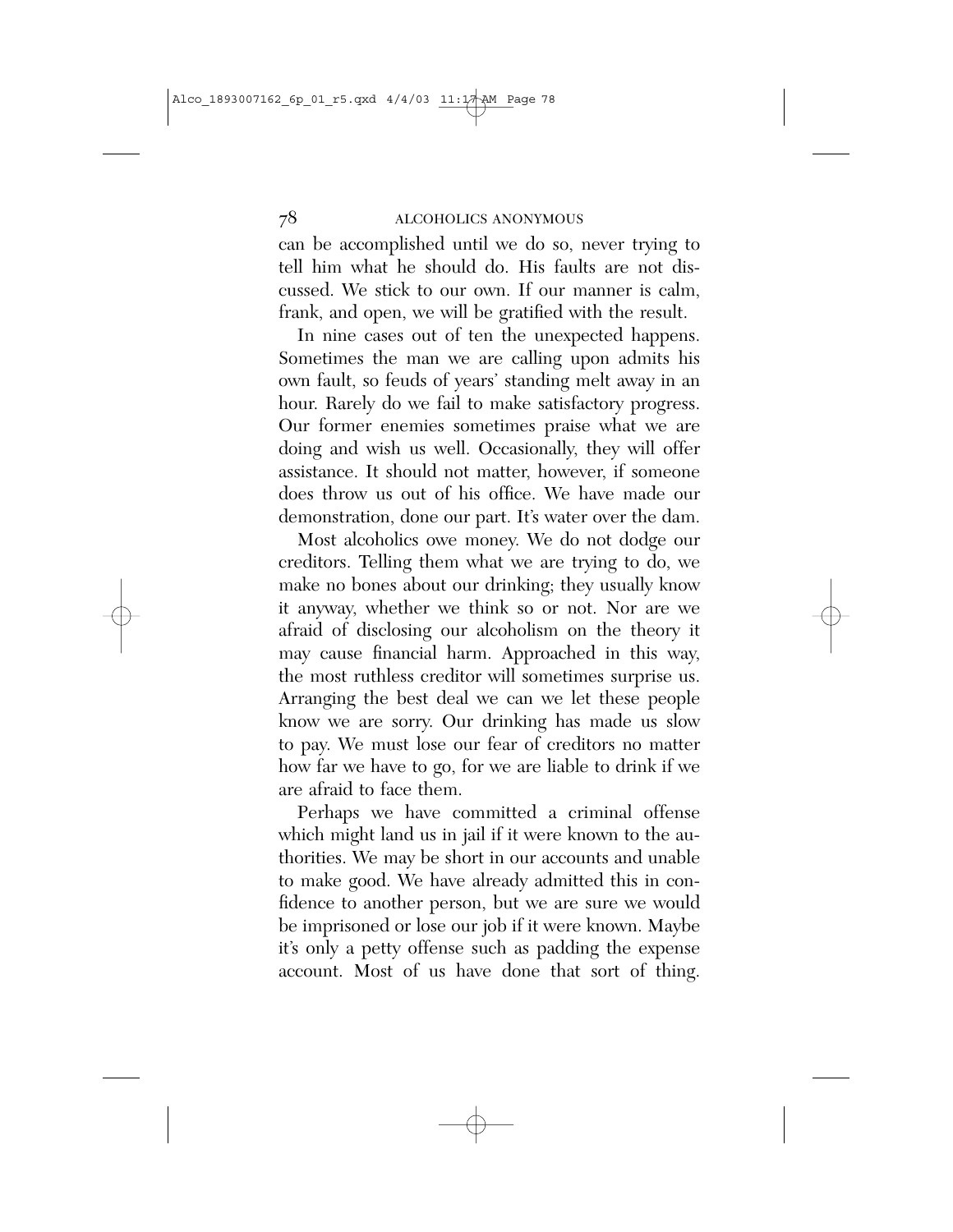Maybe we are divorced, and have remarried but haven't kept up the alimony to number one. She is indignant about it, and has a warrant out for our arrest. That's a common form of trouble too.

Although these reparations take innumerable forms, there are some general principles which we find guiding. Reminding ourselves that we have decided to go to any lengths to find a spiritual experience, we ask that we be given strength and direction to do the right thing, no matter what the personal consequences may be. We may lose our position or reputation or face jail, but we are willing. We have to be. We must not shrink at anything.

Usually, however, other people are involved. Therefore, we are not to be the hasty and foolish martyr who would needlessly sacrifice others to save himself from the alcoholic pit. A man we know had remarried. Because of resentment and drinking, he had not paid alimony to his first wife. She was furious. She went to court and got an order for his arrest. He had commenced our way of life, had secured a position, and was getting his head above water. It would have been impressive heroics if he had walked up to the Judge and said, "Here I am.''

We thought he ought to be willing to do that if necessary, but if he were in jail he could provide nothing for either family. We suggested he write his first wife admitting his faults and asking forgiveness. He did, and also sent a small amount of money. He told her what he would try to do in the future. He said he was perfectly willing to go to jail if she insisted. Of course she did not, and the whole situation has long since been adjusted.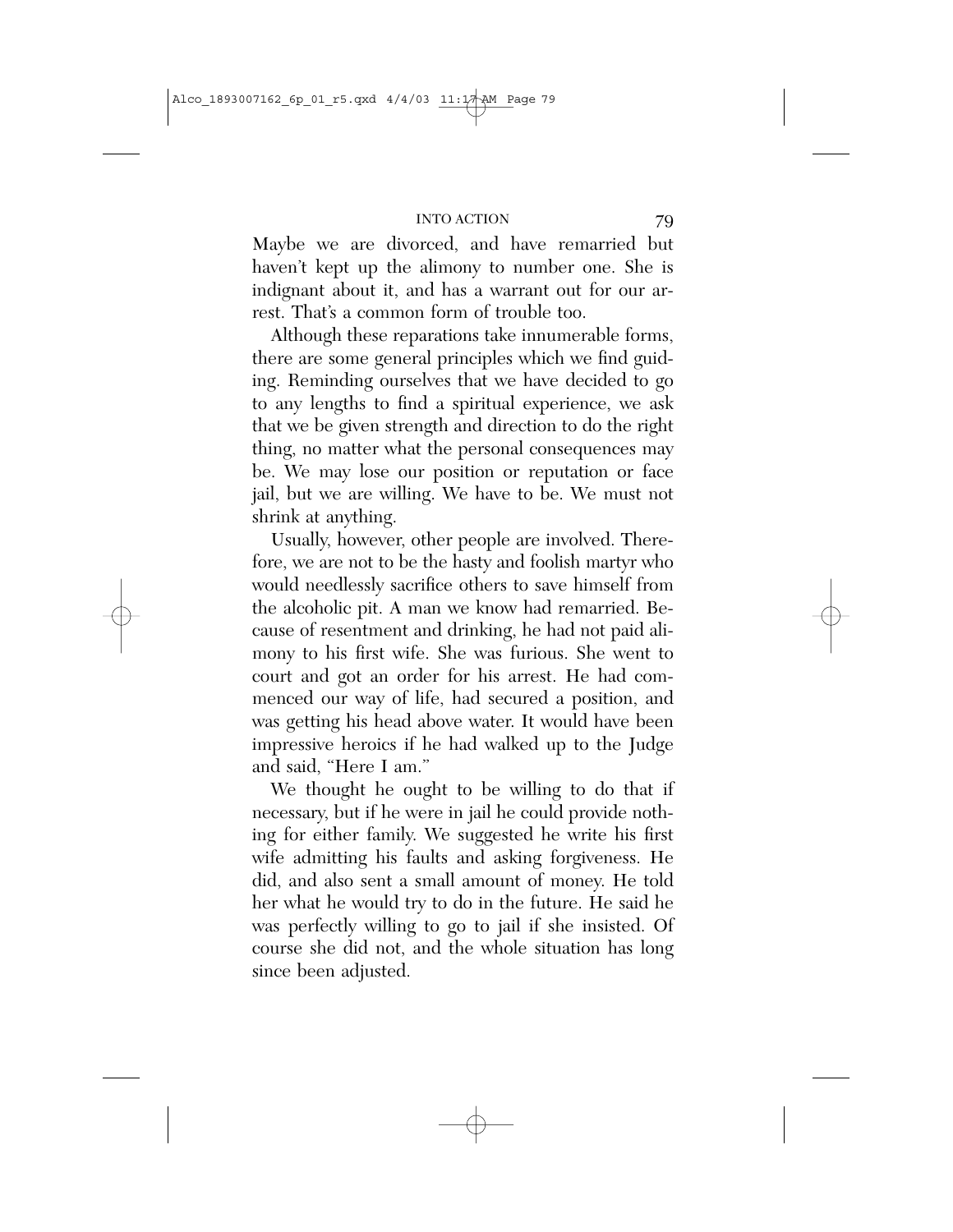Before taking drastic action which might implicate other people we secure their consent. If we have obtained permission, have consulted with others, asked God to help and the drastic step is indicated we must not shrink.

This brings to mind a story about one of our friends. While drinking, he accepted a sum of money from a bitterly-hated business rival, giving him no receipt for it. He subsequently denied having received the money and used the incident as a basis for discrediting the man. He thus used his own wrong-doing as a means of destroying the reputation of another. In fact, his rival was ruined.

He felt that he had done a wrong he could not possibly make right. If he opened that old affair, he was afraid it would destroy the reputation of his partner, disgrace his family and take away his means of livelihood. What right had he to involve those dependent upon him? How could he possibly make a public statement exonerating his rival?

After consulting with his wife and partner he came to the conclusion that it was better to take those risks than to stand before his Creator guilty of such ruinous slander. He saw that he had to place the outcome in God's hands or he would soon start drinking again, and all would be lost anyhow. He attended church for the first time in many years. After the sermon, he quietly got up and made an explanation. His action met widespread approval, and today he is one of the most trusted citizens of his town. This all happened years ago.

The chances are that we have domestic troubles. Perhaps we are mixed up with women in a fashion we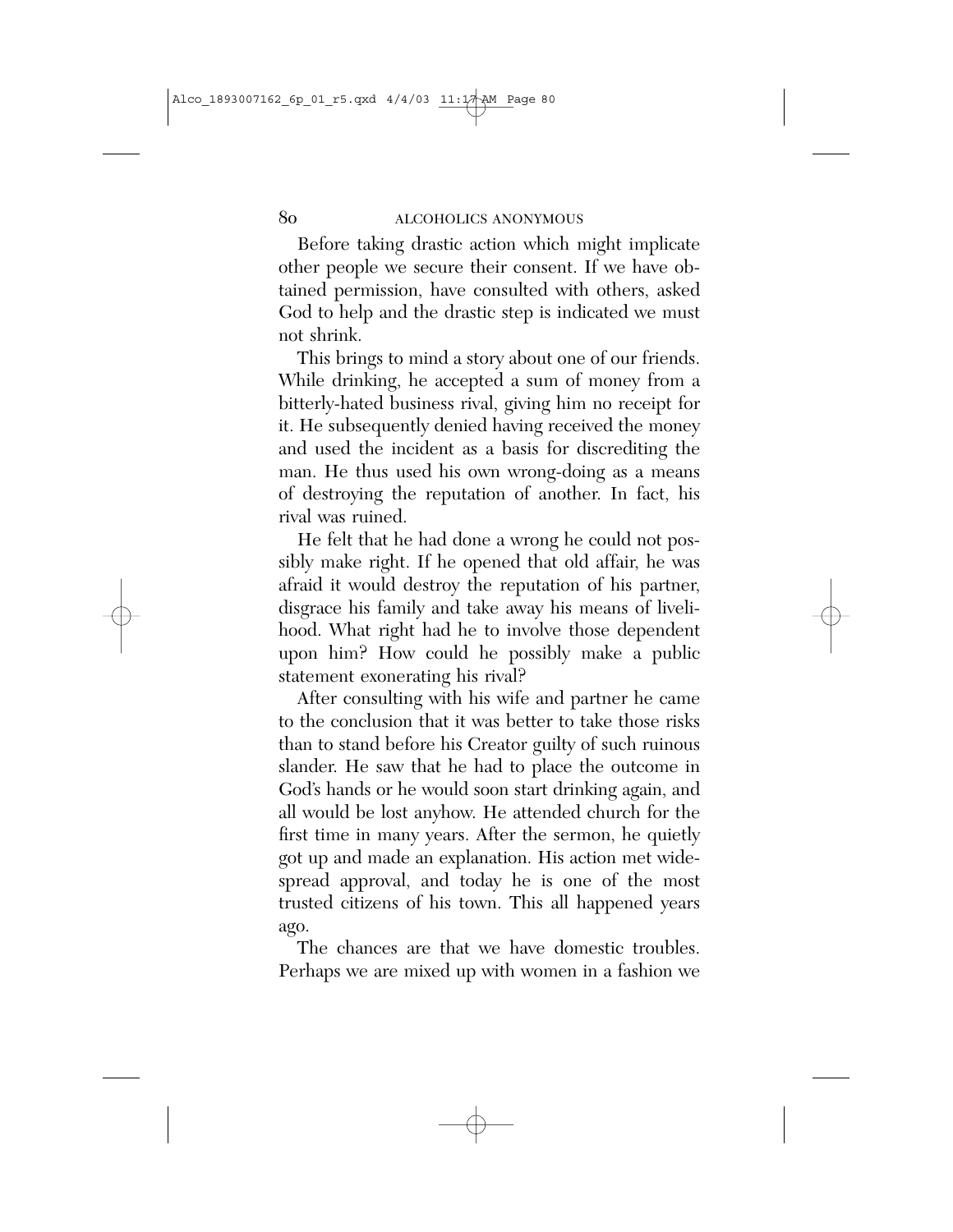wouldn't care to have advertised. We doubt if, in this respect, alcoholics are fundamentally much worse than other people. But drinking does complicate sex relations in the home. After a few years with an alcoholic, a wife gets worn out, resentful and uncommunicative. How could she be anything else? The husband begins to feel lonely, sorry for himself. He commences to look around in the night clubs, or their equivalent, for something besides liquor. Perhaps he is having a secret and exciting affair with "the girl who understands.'' In fairness we must say that she may understand, but what are we going to do about a thing like that? A man so involved often feels very remorseful at times, especially if he is married to a loyal and courageous girl who has literally gone through hell for him.

Whatever the situation, we usually have to do something about it. If we are sure our wife does not know, should we tell her? Not always, we think. If she knows in a general way that we have been wild, should we tell her in detail? Undoubtedly we should admit our fault. She may insist on knowing all the particulars. She will want to know who the woman is and where she is. We feel we ought to say to her that we have no right to involve another person. We are sorry for what we have done and, God willing, it shall not be repeated. More than that we cannot do; we have no right to go further. Though there may be justifiable exceptions, and though we wish to lay down no rule of any sort, we have often found this the best course to take.

Our design for living is not a one-way street. It is as good for the wife as for the husband. If we can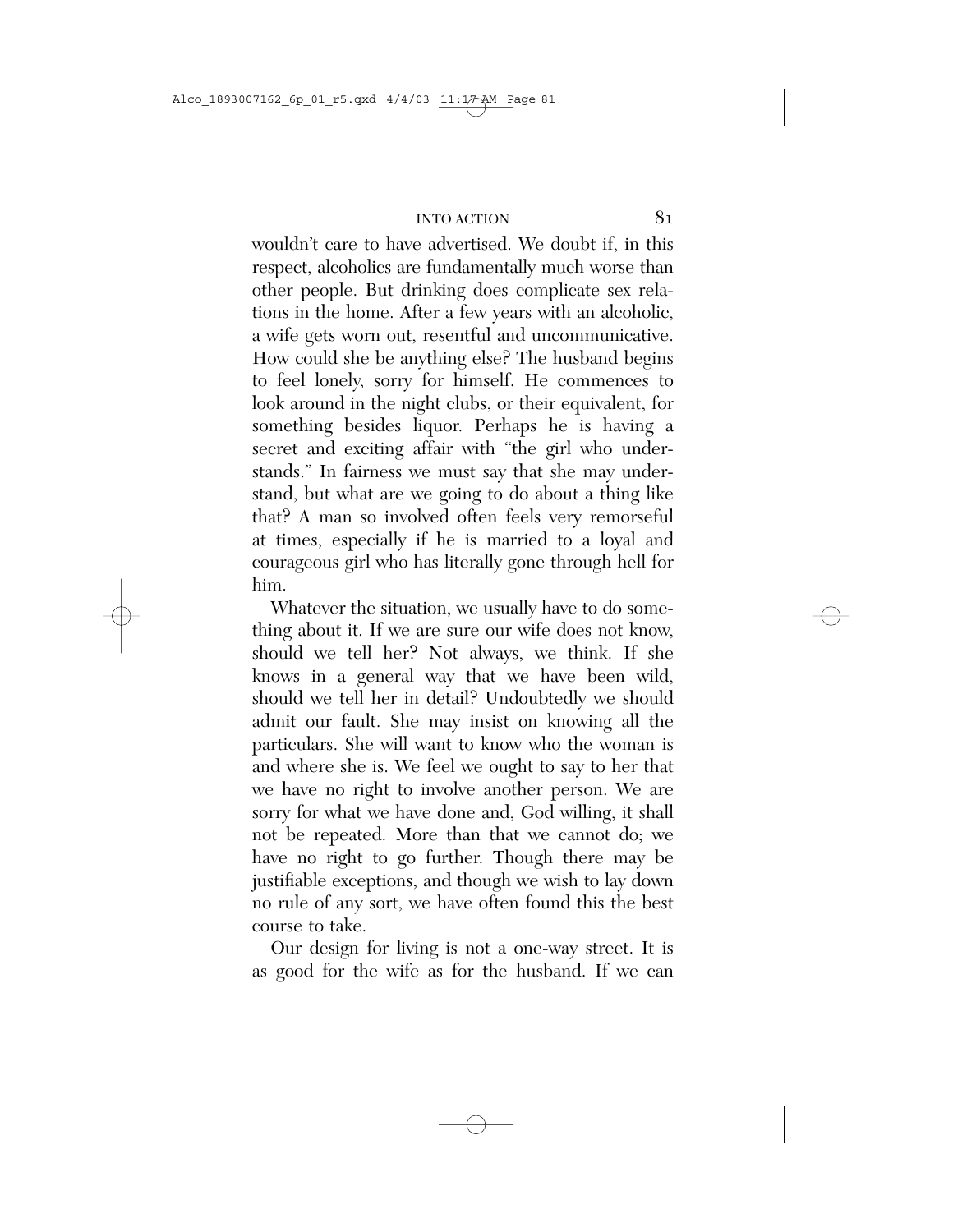forget, so can she. It is better, however, that one does not needlessly name a person upon whom she can vent jealousy.

Perhaps there are some cases where the utmost frankness is demanded. No outsider can appraise such an intimate situation. It may be that both will decide that the way of good sense and loving kindness is to let by-gones be by-gones. Each might pray about it, having the other one's happiness uppermost in mind. Keep it always in sight that we are dealing with that most terrible human emotion—jealousy. Good generalship may decide that the problem be attacked on the flank rather than risk a face-to-face combat.

If we have no such complication, there is plenty we should do at home. Sometimes we hear an alcoholic say that the only thing he needs to do is to keep sober. Certainly he must keep sober, for there will be no home if he doesn't. But he is yet a long way from making good to the wife or parents whom for years he has so shockingly treated. Passing all understanding is the patience mothers and wives have had with alcoholics. Had this not been so, many of us would have no homes today, would perhaps be dead.

The alcoholic is like a tornado roaring his way through the lives of others. Hearts are broken. Sweet relationships are dead. Affections have been uprooted. Selfish and inconsiderate habits have kept the home in turmoil. We feel a man is unthinking when he says that sobriety is enough. He is like the farmer who came up out of his cyclone cellar to find his home ruined. To his wife, he remarked, "Don't see anything the matter here, Ma. Ain't it grand the wind stopped blowin'?''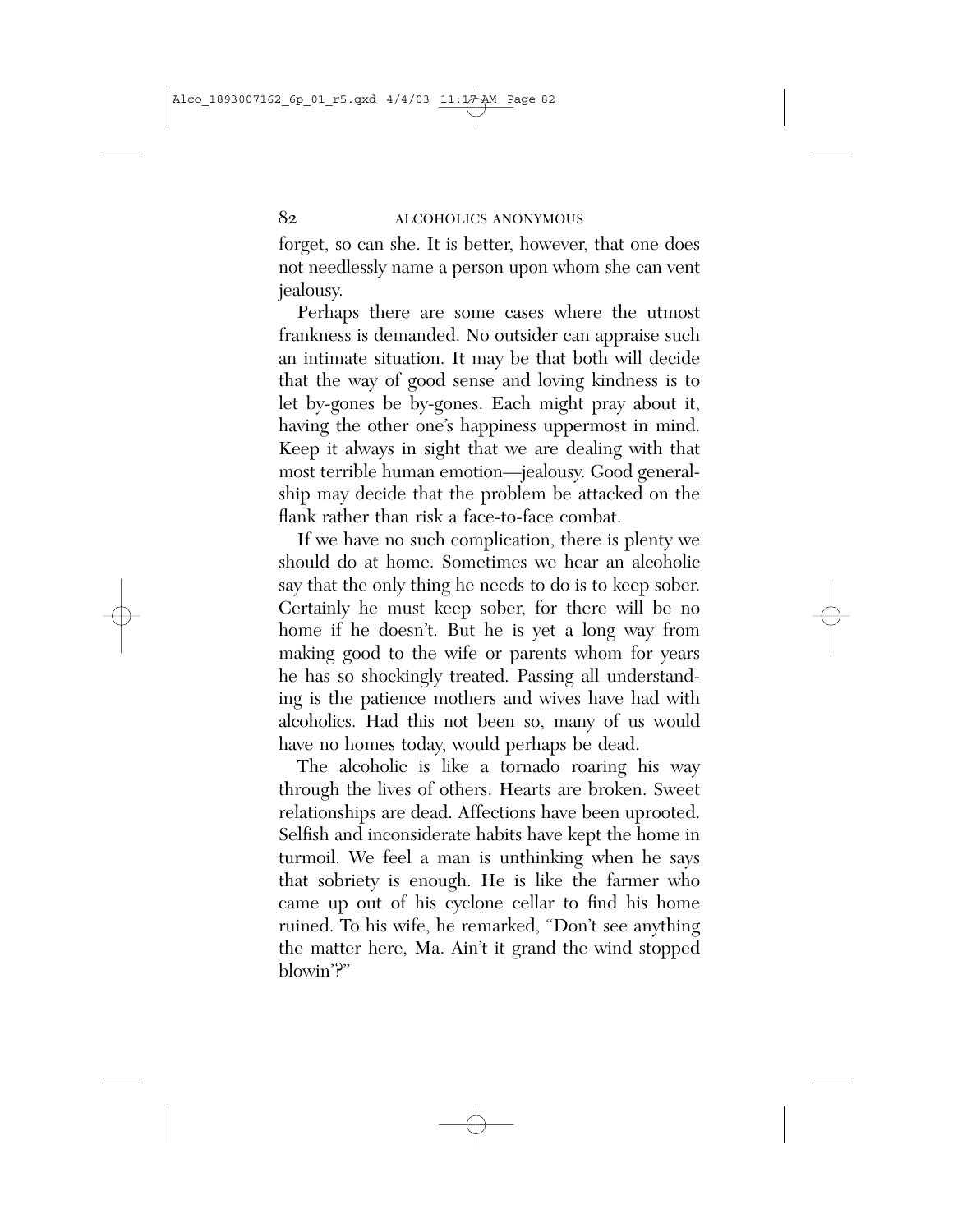Yes, there is a long period of reconstruction ahead. We must take the lead. A remorseful mumbling that we are sorry won't fill the bill at all. We ought to sit down with the family and frankly analyze the past as we now see it, being very careful not to criticize them. Their defects may be glaring, but the chances are that our own actions are partly responsible. So we clean house with the family, asking each morning in meditation that our Creator show us the way of patience, tolerance, kindliness and love.

The spiritual life is not a theory. *We have to live it.*  Unless one's family expresses a desire to live upon spiritual principles we think we ought not to urge them. We should not talk incessantly to them about spiritual matters. They will change in time. Our behavior will convince them more than our words. We must remember that ten or twenty years of drunkenness would make a skeptic out of anyone.

There may be some wrongs we can never fully right. We don't worry about them if we can honestly say to ourselves that we would right them if we could. Some people cannot be seen—we send them an honest letter. And there may be a valid reason for postponement in some cases. But we don't delay if it can be avoided. We should be sensible, tactful, considerate and humble without being servile or scraping. As God's people we stand on our feet; we don't crawl before anyone.

If we are painstaking about this phase of our development, we will be amazed before we are half way through. We are going to know a new freedom and a new happiness. We will not regret the past nor wish to shut the door on it. We will comprehend the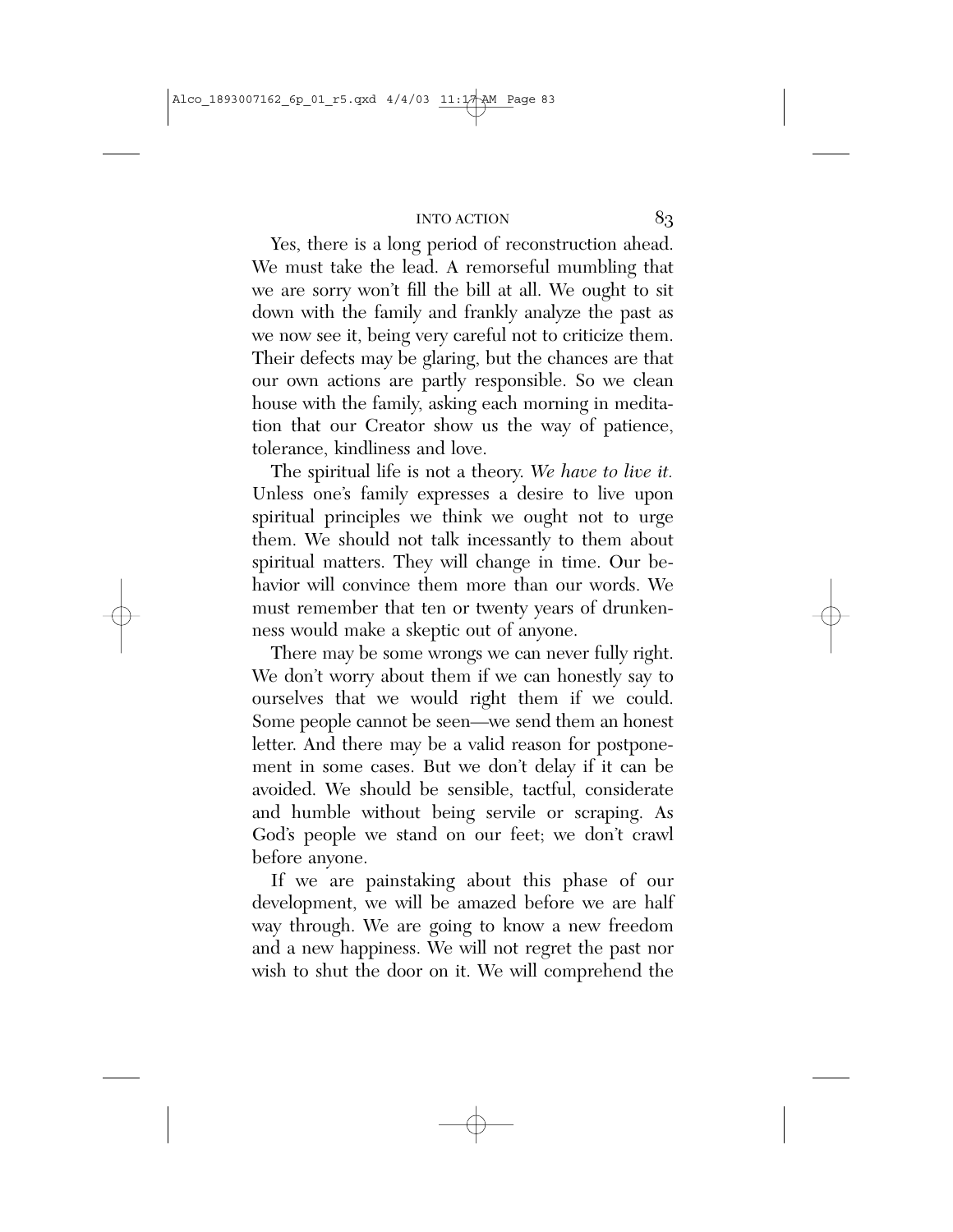word serenity and we will know peace. No matter how far down the scale we have gone, we will see how our experience can benefit others. That feeling of uselessness and self-pity will disappear. We will lose interest in selfish things and gain interest in our fellows. Self-seeking will slip away. Our whole attitude and outlook upon life will change. Fear of people and of economic insecurity will leave us. We will intuitively know how to handle situations which used to baffle us. We will suddenly realize that God is doing for us what we could not do for ourselves.

Are these extravagant promises? We think not. They are being fulfilled among us—sometimes quickly, sometimes slowly. They will always materialize if we work for them.

This thought brings us to *Step Ten,* which suggests we continue to take personal inventory and continue to set right any new mistakes as we go along. We vigorously commenced this way of living as we cleaned up the past. We have entered the world of the Spirit. Our next function is to grow in understanding and effectiveness. This is not an overnight matter. It should continue for our lifetime. Continue to watch for selfishness, dishonesty, resentment, and fear. When these crop up, we ask God at once to remove them. We discuss them with someone immediately and make amends quickly if we have harmed anyone. Then we resolutely turn our thoughts to someone we can help. Love and tolerance of others is our code.

And we have ceased fighting anything or anyone even alcohol. For by this time sanity will have returned. We will seldom be interested in liquor. If tempted, we recoil from it as from a hot flame. We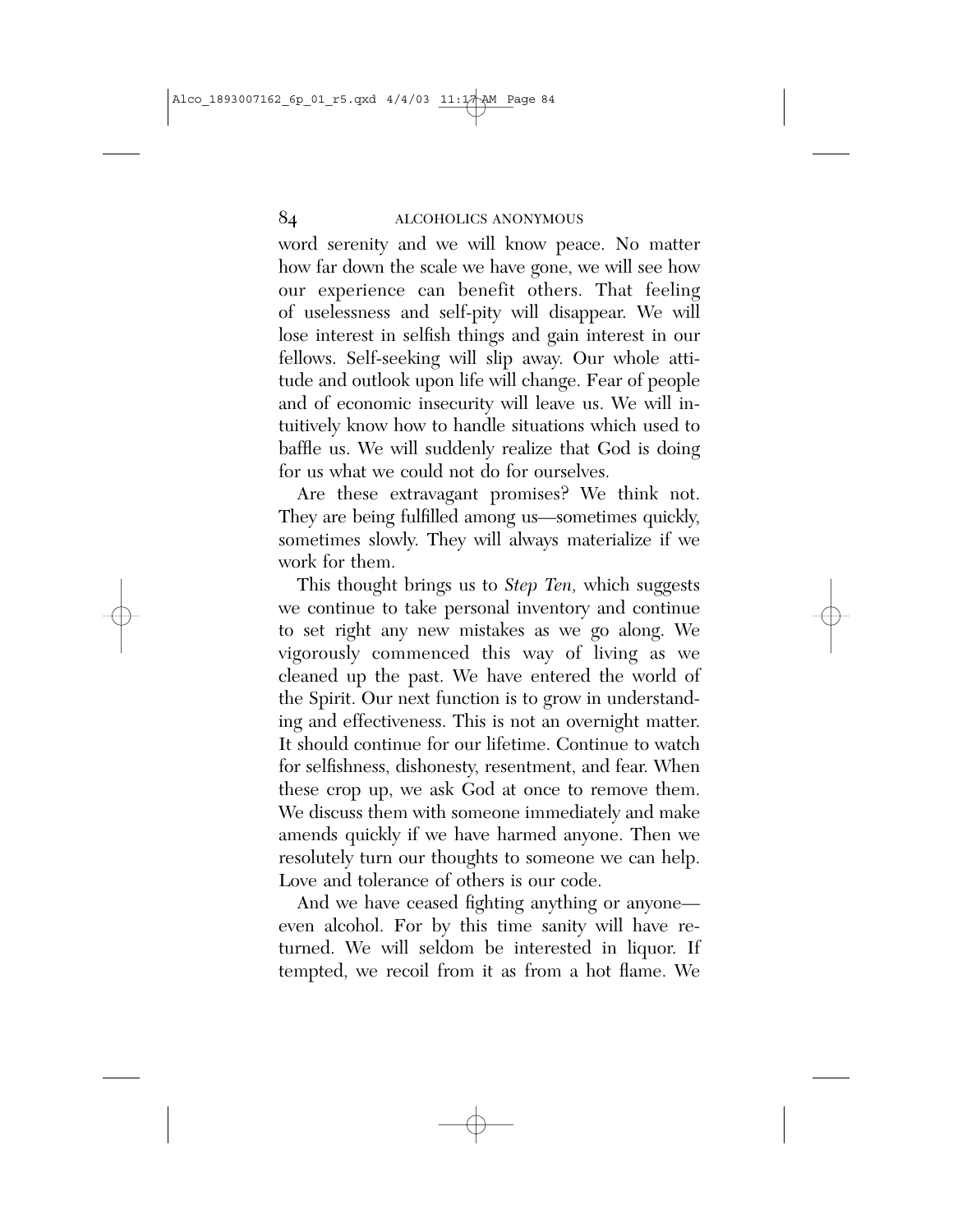react sanely and normally, and we will find that this has happened automatically. We will see that our new attitude toward liquor has been given us without any thought or effort on our part. It just comes! That is the miracle of it. We are not fighting it, neither are we avoiding temptation. We feel as though we had been placed in a position of neutrality—safe and protected. We have not even sworn off. Instead, the problem has been removed. It does not exist for us. We are neither cocky nor are we afraid. That is our experience. That is how we react so long as we keep in fit spiritual condition.

It is easy to let up on the spiritual program of action and rest on our laurels. We are headed for trouble if we do, for alcohol is a subtle foe. We are not cured of alcoholism. What we really have is a daily reprieve contingent on the maintenance of our spiritual condition. Every day is a day when we must carry the vision of God's will into all of our activities. "How can I best serve Thee—Thy will (not mine) be done.'' These are thoughts which must go with us constantly. We can exercise our will power along this line all we wish. It is the proper use of the will.

Much has already been said about receiving strength, inspiration, and direction from Him who has all knowledge and power. If we have carefully followed directions, we have begun to sense the flow of His Spirit into us. To some extent we have become God-conscious. We have begun to develop this vital sixth sense. But we must go further and that means more action.

*Step Eleven* suggests prayer and meditation. We shouldn't be shy on this matter of prayer. Better men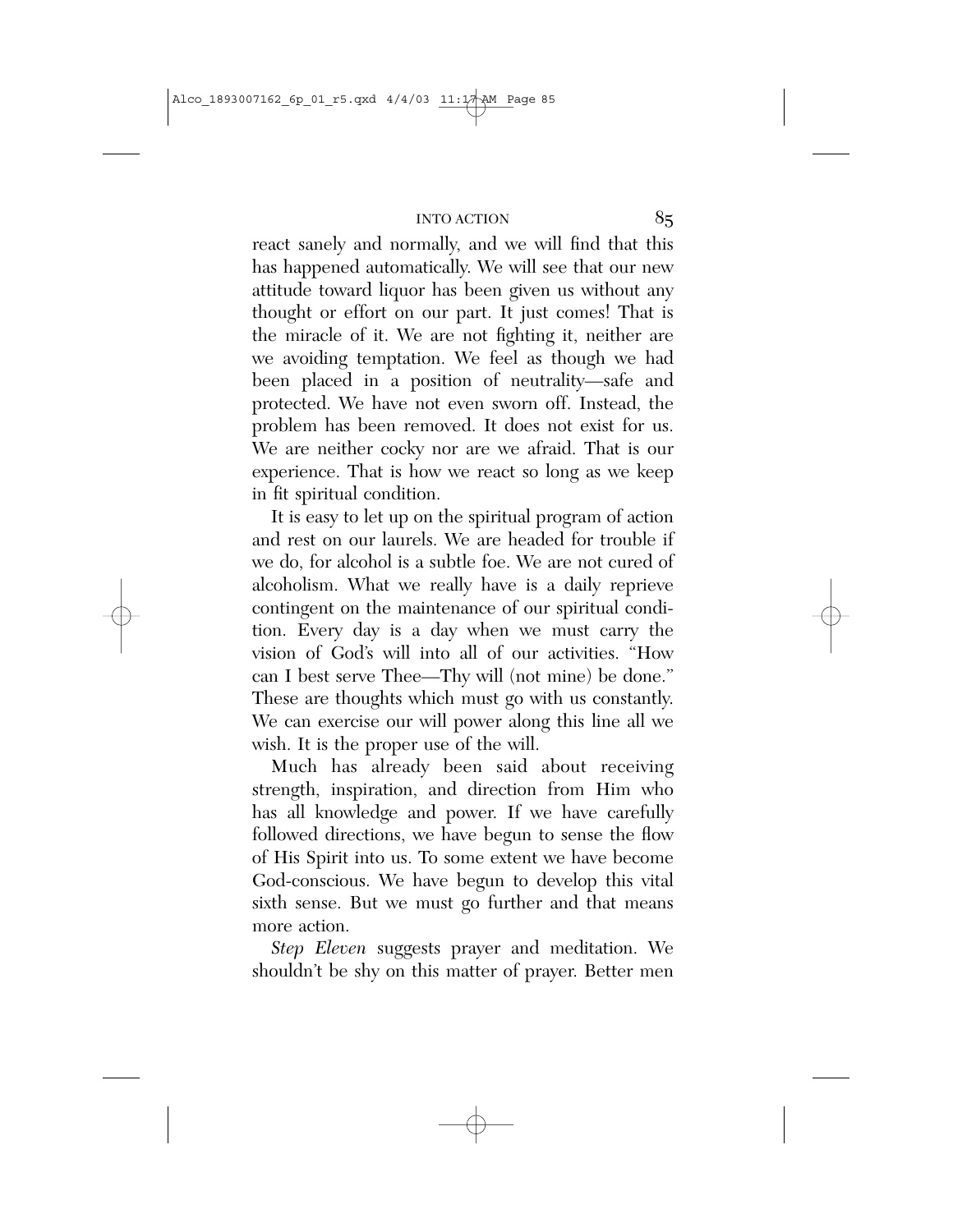than we are using it constantly. It works, if we have the proper attitude and work at it. It would be easy to be vague about this matter. Yet, we believe we can make some definite and valuable suggestions.

When we retire at night, we constructively review our day. Were we resentful, selfish, dishonest or afraid? Do we owe an apology? Have we kept something to ourselves which should be discussed with another person at once? Were we kind and loving toward all? What could we have done better? Were we thinking of ourselves most of the time? Or were we thinking of what we could do for others, of what we could pack into the stream of life? But we must be careful not to drift into worry, remorse or morbid reflection, for that would diminish our usefulness to others. After making our review we ask God's forgiveness and inquire what corrective measures should be taken.

On awakening let us think about the twenty-four hours ahead. We consider our plans for the day. Before we begin, we ask God to direct our thinking, especially asking that it be divorced from self-pity, dishonest or self-seeking motives. Under these conditions we can employ our mental faculties with assurance, for after all God gave us brains to use. Our thought-life will be placed on a much higher plane when our thinking is cleared of wrong motives.

In thinking about our day we may face indecision. We may not be able to determine which course to take. Here we ask God for inspiration, an intuitive thought or a decision. We relax and take it easy. We don't struggle. We are often surprised how the right answers come after we have tried this for a while.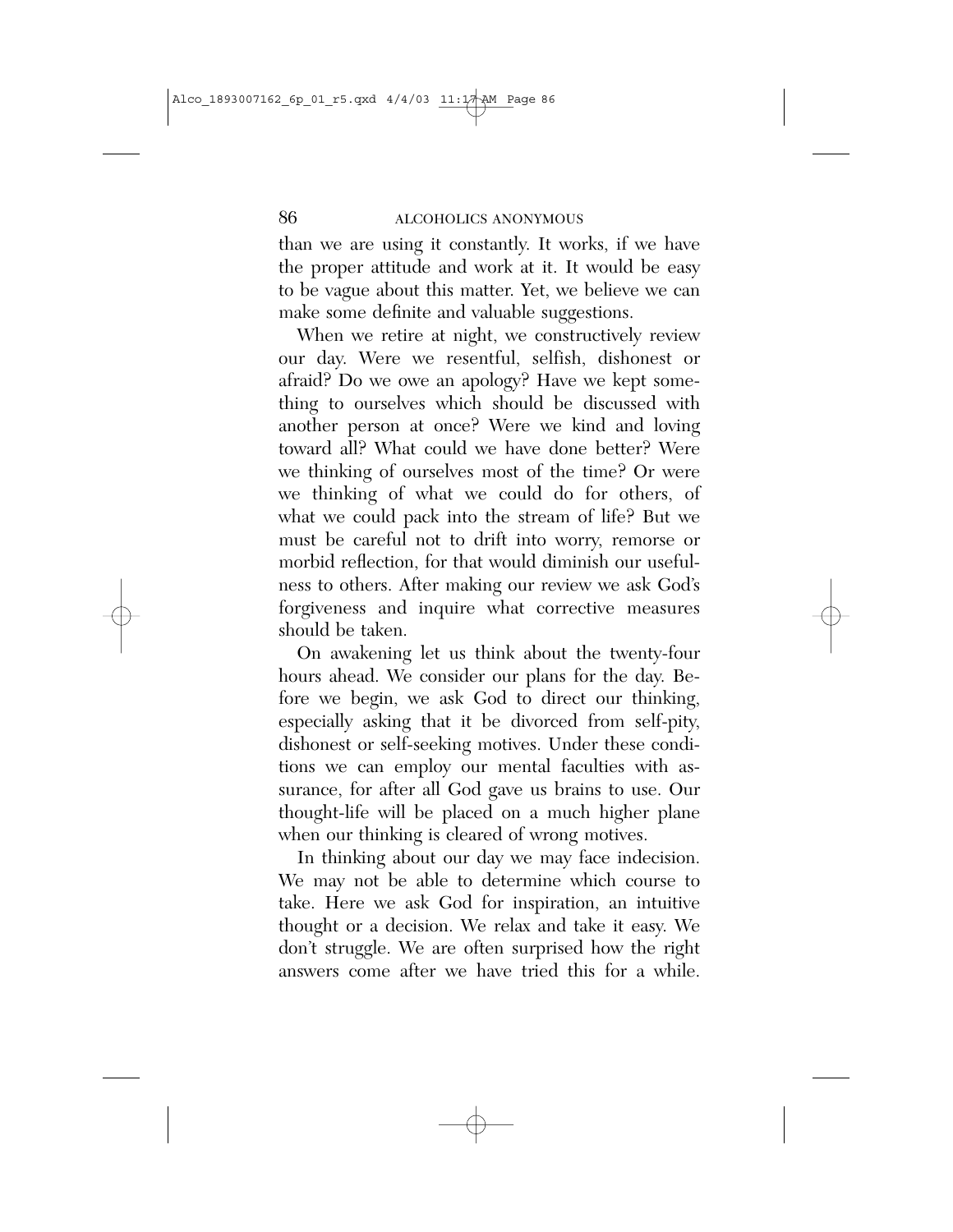What used to be the hunch or the occasional inspiration gradually becomes a working part of the mind. Being still inexperienced and having just made conscious contact with God, it is not probable that we are going to be inspired at all times. We might pay for this presumption in all sorts of absurd actions and ideas. Nevertheless, we find that our thinking will, as time passes, be more and more on the plane of inspiration. We come to rely upon it.

We usually conclude the period of meditation with a prayer that we be shown all through the day what our next step is to be, that we be given whatever we need to take care of such problems. We ask especially for freedom from self-will, and are careful to make no request for ourselves only. We may ask for ourselves, however, if others will be helped. We are careful never to pray for our own selfish ends. Many of us have wasted a lot of time doing that and it doesn't work. You can easily see why.

If circumstances warrant, we ask our wives or friends to join us in morning meditation. If we belong to a religious denomination which requires a definite morning devotion, we attend to that also. If not members of religious bodies, we sometimes select and memorize a few set prayers which emphasize the principles we have been discussing. There are many helpful books also. Suggestions about these may be obtained from one's priest, minister, or rabbi. Be quick to see where religious people are right. Make use of what they offer.

As we go through the day we pause, when agitated or doubtful, and ask for the right thought or action. We constantly remind ourselves we are no longer